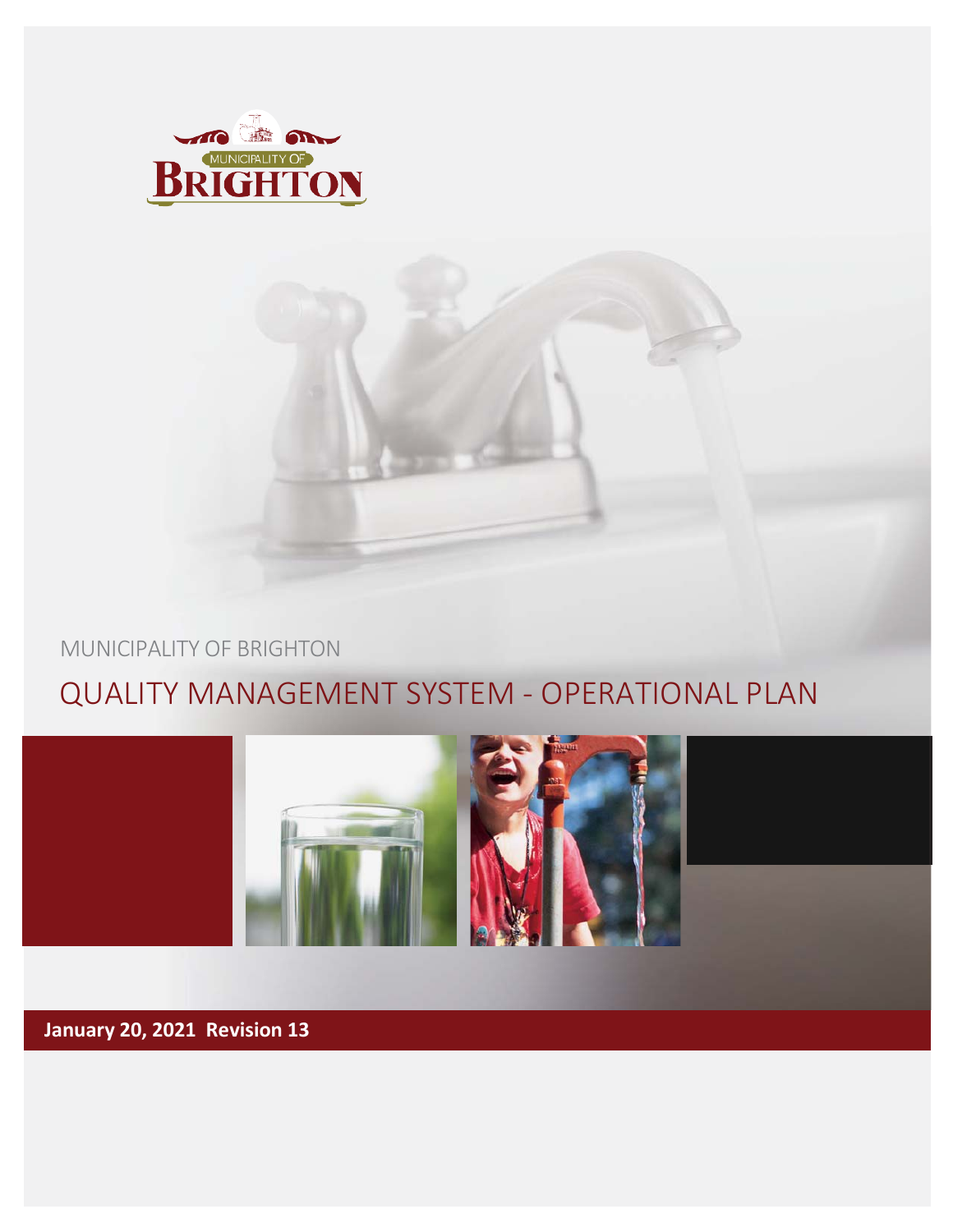**Table 1 Record of Revision**

| <b>REVISION</b><br><b>NUMBER</b> | <b>REVISED PAGES</b>                                                | <b>DATE OF</b><br><b>REVISION</b> | <b>REVISED</b><br>BY |
|----------------------------------|---------------------------------------------------------------------|-----------------------------------|----------------------|
| 1.0                              | <b>ALL</b>                                                          | April 2009                        |                      |
| 2.0                              | SLD-05A                                                             | February 12, 2010                 | K. Martin            |
| 3.0                              | R.A. Tables                                                         | June 7, 2010                      | K. Martin            |
| 4.0                              | <b>Annual Update</b>                                                | April 27, 2011                    | K. Martin            |
| 5.0                              | Element 6 (per CAR 02-2011)                                         | October 20, 2011                  | K. Martin            |
| 6.0                              | <b>SLD-05B</b>                                                      | February 2013                     | C. Chisholm          |
| 7.0                              | <b>ALL</b>                                                          | February 2013                     | C. Chisholm          |
| 8.0                              | <b>Risk Assessment Table</b>                                        | <b>July 2014</b>                  | C. Chisholm          |
| 9.0                              | <b>ALL</b>                                                          | February 11, 2016                 | AF                   |
| 10.0                             | Organization Structure Figure 9.1<br>pg16                           | May 11, 2017                      | R. Sparham           |
| 11.0                             | <b>Updated Owner Name</b>                                           | February 4, 2019                  | P. Skopelianos       |
|                                  | Section 7,14, 15, 19 20                                             |                                   |                      |
|                                  | Delete Figure 1 Document pyramid                                    |                                   |                      |
|                                  | Section 13 added Essential Supplier<br>List                         |                                   |                      |
|                                  | 6.2.1 - description of Ownership of<br>Presqu'ile Park              |                                   |                      |
|                                  | Updated Section 4 QMS Rep.                                          |                                   |                      |
|                                  | Update job title Figure 9.1                                         |                                   |                      |
|                                  | Added System description to<br>Section 6                            |                                   |                      |
|                                  | Added loss of supply emergency<br>18.1                              |                                   |                      |
| 12                               | 18.0 ERP section removed and<br>placed in SLD-18                    | January 15, 2020                  | P Skopelianos        |
|                                  | 19.0 added SLD-21 Reference                                         |                                   |                      |
| 13                               | 6.2 - Updated Distribution<br>description<br>Owner update Section 3 | January 20, 2021                  | P. Skopelianos       |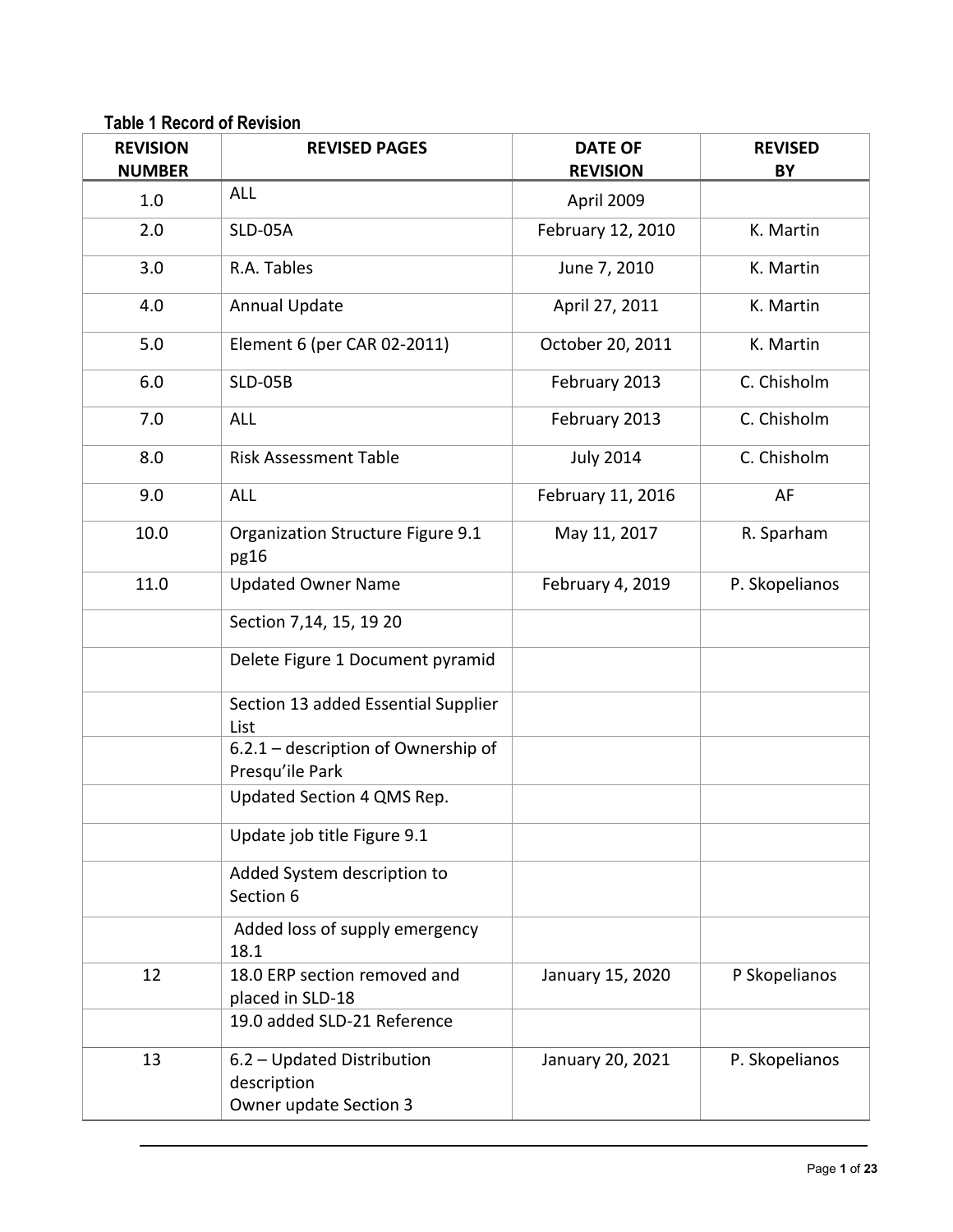## **Disclaimer Statement**

This Operational Plan is designed for the exclusive use of the Municipality of Brighton. As stated in Section 17 of the Safe Drinking Water Act, 2002, "all operational plans for a drinking water system remain the property of the owner of the system, irrespective of who prepares or revises the plans. 2002, c. 32, s. 17 (1)." Therefore, this Operational Plan is property of the Municipality of Brighton.

This Operational Plan has been developed with the Municipality's operating practices in mind and utilizing the Municipality's personnel to implement it. Any use which a third party makes of this Operational Plan, or any part thereof, is the responsibility of such third parties. The Municipality of Brighton accepts no responsibility for damages, if any, suffered by any third party as a result of decisions made or actions taken based on this Operational Plan or any part thereof.

Any documents developed and owned by the Municipality, which are referred to in this Operational Plan, including but not limited to the System Level Documents, the Standard Operating Procedures, the Emergency Response Plan, the Risk Assessment Outcomes, and other policies, protocols and records, remain the property of the Municipality.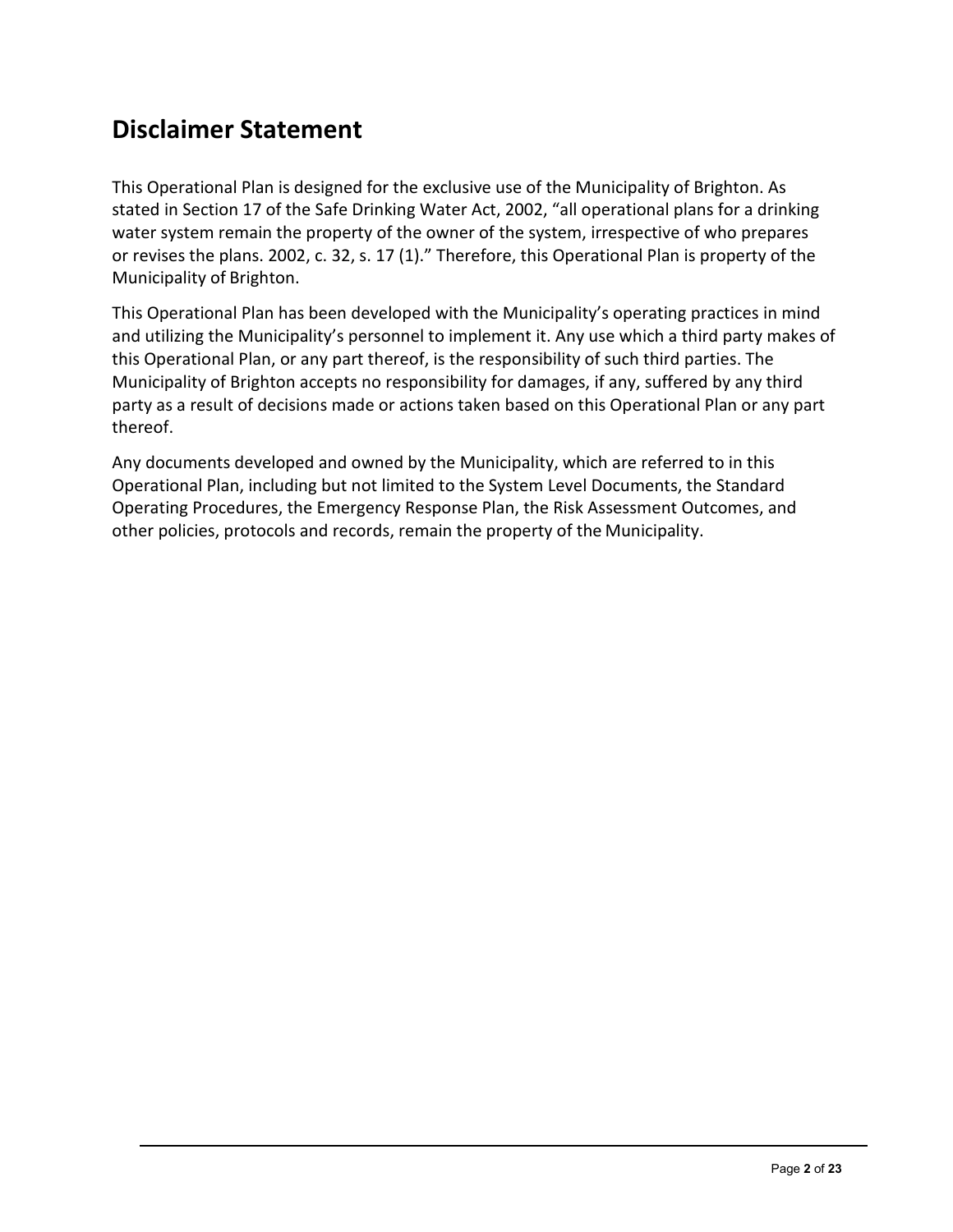

## **Table of Contents**

|    | 1.1.1 |                                                                         |  |  |
|----|-------|-------------------------------------------------------------------------|--|--|
|    | 1.1.2 |                                                                         |  |  |
|    | 1.1.3 |                                                                         |  |  |
|    | 1.1.4 |                                                                         |  |  |
| 2. |       |                                                                         |  |  |
| 3. |       |                                                                         |  |  |
| 4. |       |                                                                         |  |  |
| 5. |       |                                                                         |  |  |
|    |       |                                                                         |  |  |
| 6. |       |                                                                         |  |  |
|    | 6.1   |                                                                         |  |  |
|    | 6.2   |                                                                         |  |  |
|    |       |                                                                         |  |  |
|    |       |                                                                         |  |  |
|    | 6.2.1 |                                                                         |  |  |
|    | 6.3   |                                                                         |  |  |
|    |       |                                                                         |  |  |
| 7. |       |                                                                         |  |  |
| 8. |       |                                                                         |  |  |
| 9. |       | Organizational Structure, Roles, Responsibilities and Authorities 14    |  |  |
|    |       |                                                                         |  |  |
|    |       |                                                                         |  |  |
|    |       |                                                                         |  |  |
|    |       |                                                                         |  |  |
|    | 12.1  |                                                                         |  |  |
|    |       |                                                                         |  |  |
|    |       |                                                                         |  |  |
|    |       |                                                                         |  |  |
|    |       |                                                                         |  |  |
|    |       |                                                                         |  |  |
|    |       |                                                                         |  |  |
|    |       | 17. Measurement and Recording Equipment Calibration and Maintenance  20 |  |  |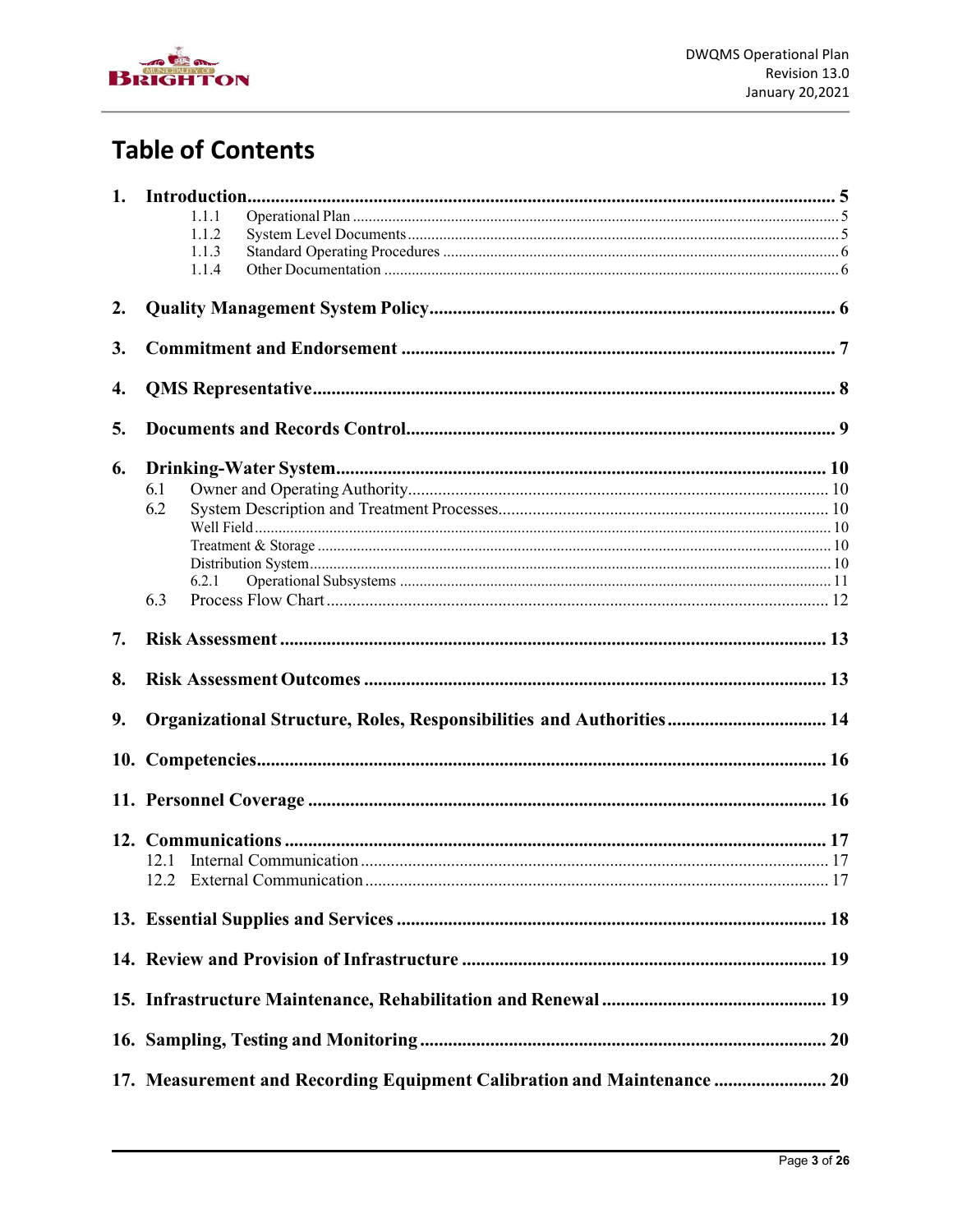

|  | 17.2 Records21 |  |
|--|----------------|--|
|  |                |  |
|  |                |  |
|  |                |  |
|  |                |  |
|  |                |  |
|  |                |  |
|  |                |  |
|  |                |  |

### **Associated System Level Documents**

| SLD-05A        | <b>Control of Documents</b>                         |
|----------------|-----------------------------------------------------|
| <b>SLD-05B</b> | <b>Control of Records</b>                           |
| <b>SLD-07</b>  | <b>Risk Assessment and Risk Assessment Outcomes</b> |
| <b>SLD-09</b>  | Roles, Responsibilities and Authorities             |
| $SLD-10$       | Competencies                                        |
| <b>SLD-14</b>  | Infrastructure Management                           |
| <b>SDL-18</b>  | <b>Emergency Planning Procedure</b>                 |
| <b>SLD-19</b>  | <b>Internal Auditing</b>                            |
| <b>SLD-20</b>  | <b>Management Review</b>                            |
| $SLD-21$       | Continual Improvement                               |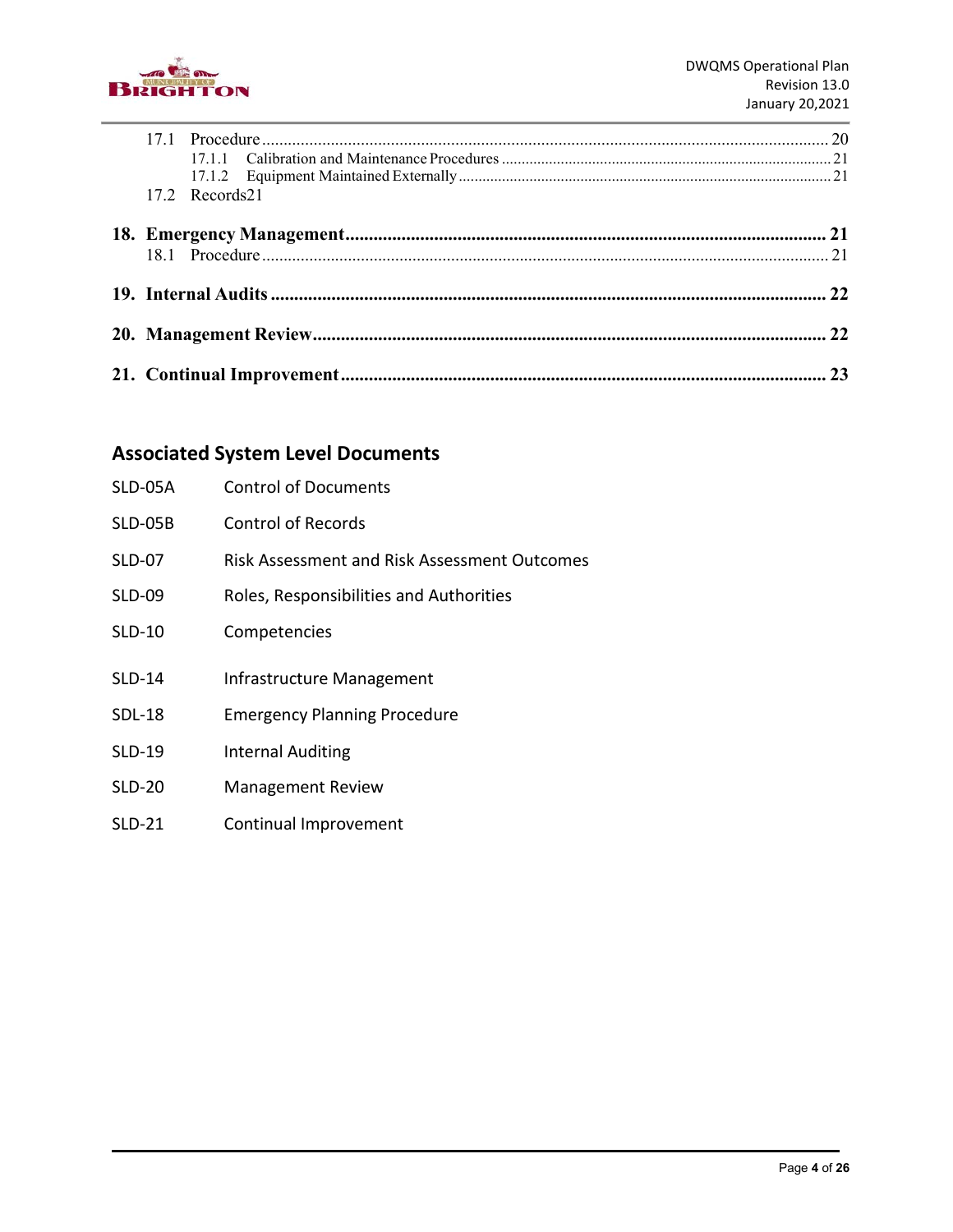

### <span id="page-5-0"></span>**1. Introduction**

This Operational Plan defines and documents the Quality Management System (QMS) for the Municipality of Brighton's Drinking Water System, which is owned and operated by the Municipality of Brighton. It sets out the policies and procedures with respect to quality management in accordance with the requirements of the Province of Ontario's Drinking Water Quality Management Standard (DWQMS).

The objectives of the Municipality of Brighton's Quality Management System (QMS) areto:

- Establish policy and objectives with respect to the effective management and operation of the water system
- Understand and control the risks associated with activities and processes related to the water system
- Achieve continuous improvement of the QMS and the water systemperformance

This Operational Plan applies to all activities, processes, and practices related to the provision of drinking water by the Municipality of Brighton.

The numbering of this Operational Plan directly corresponds to the numbering of the elements of the DWQMS.

#### <span id="page-5-1"></span>**1.1.1 Operational Plan**

The Operational Plan presents an overview of the QMS and makes reference to all applicable System Level Documents (SLDs), Standard Operating Procedures (SOPs), reference documents, records, etc, as they relate to the 21 elements of the DWQMS. This document contains:

- Statements about the Municipality's commitment to quality
- The Quality Policy
- Information about responsibilities for quality related processes
- References to other quality documents not contained in the Operational Plan
- High-level information about key areas of the quality system and the overall operation of the Municipality's watersystem

#### <span id="page-5-2"></span>**1.1.2 System Level Documents**

System Level Documents (SLDs) detail the roles and responsibilities for each element. They specify what is required, who is responsible, when is the procedure applicable, what documentation is needed, etc. SLDs may also refer to other procedures that contain more specific information.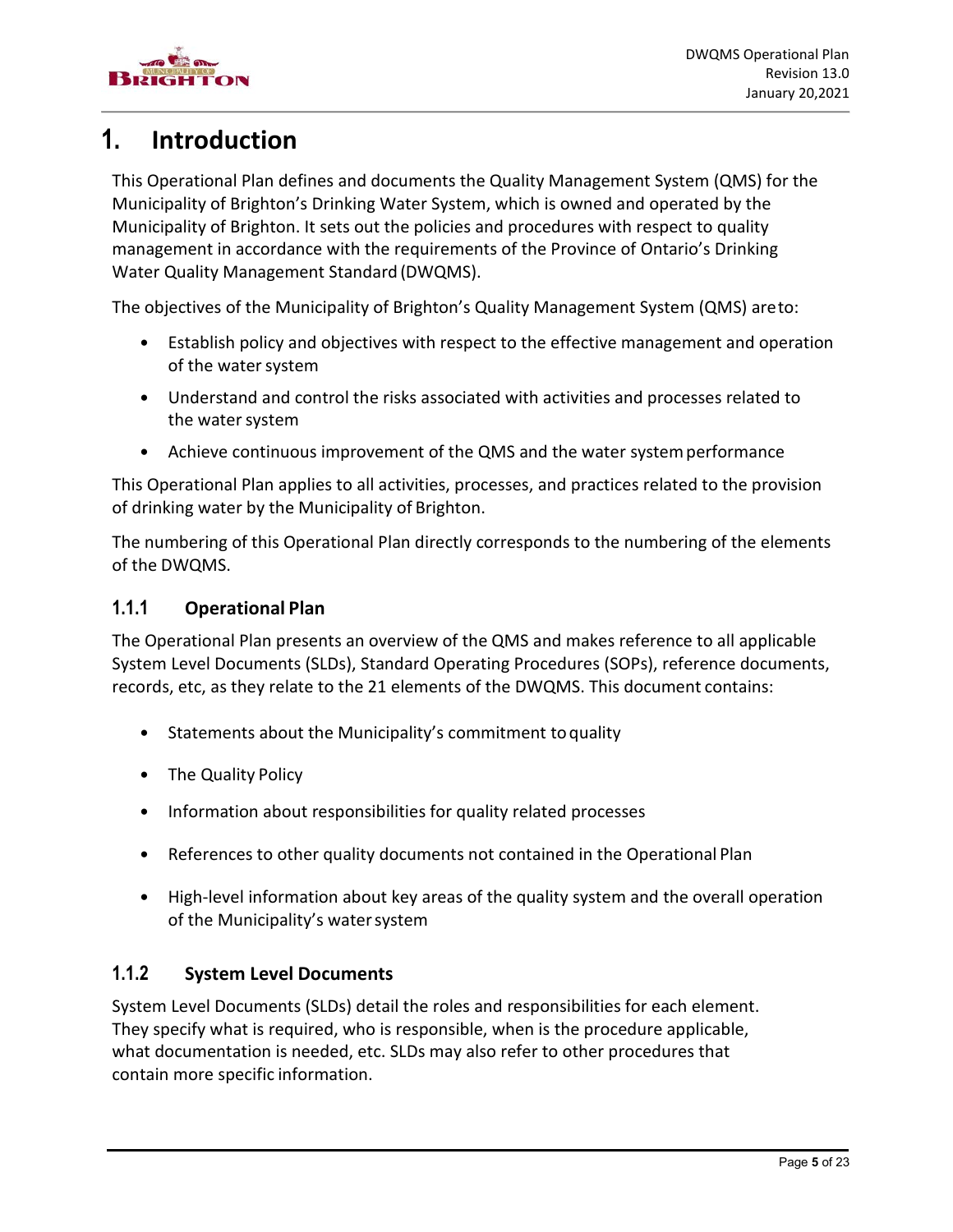

#### <span id="page-6-0"></span>**1.1.3 Standard Operating Procedures**

Standard Operating Procedures (SOPs) detail how an activity is carried out, specifying the tools and materials (if any), locations, specific steps, etc.

#### <span id="page-6-1"></span>**1.1.4 Other Documentation**

This documentation level includes all the records and documentation required to demonstrate compliance of the QMS and to track performance. These records document the results of activities carried out following SLDs and SOPs. Records include work orders, calibration records, water quality test results, etc.

#### **Associated Documentation:**

N/A

### <span id="page-6-2"></span>**2. Quality Management System Policy**

The Quality Management System Policy establishes the principles and commitments of the Municipality of Brighton with regards to their Quality ManagementSystem.

The QMS Policy is the foundation of the Quality Management System and it relates to all activities, processes, and practices involved in the provision of safe drinking water by the Municipality.

#### **The Municipality of Brighton's Quality Policy**

The Municipality of Brighton is committed to providing safe and reliable drinking water that is compliant with the Safe Drinking Water Act and applicable regulations and legislation. We will promote an effective Quality Management System to ensure quality and consistency in all operations associated with the Drinking Water System. We will continuously review, maintain and improve our Quality Management System.

#### **Associated Documentation:**

N/A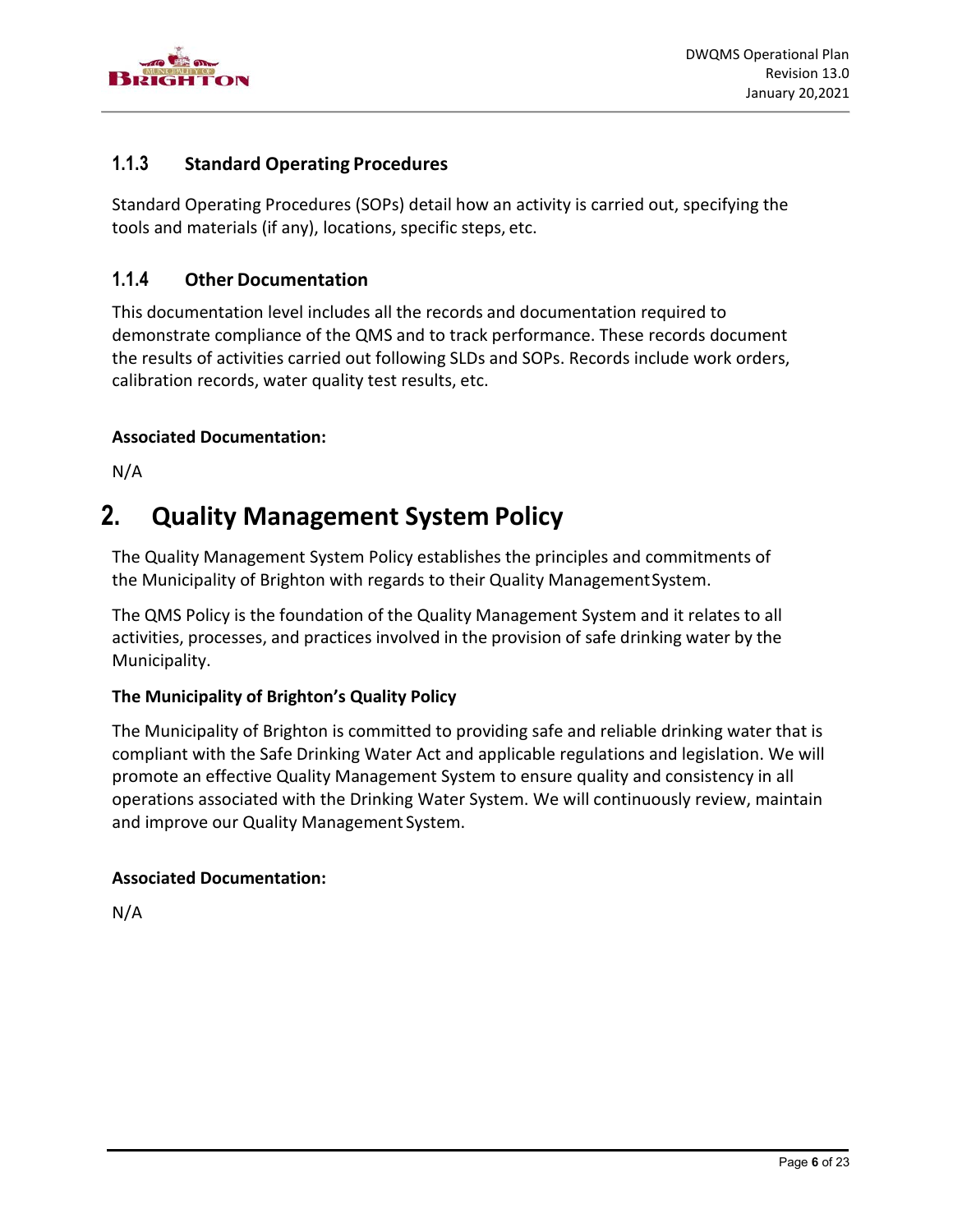

## <span id="page-7-0"></span>**3. Commitment and Endorsement**

The Municipality of Brighton is committed to establishing and maintaining an effectiveQuality Management System (QMS) for the municipal Drinking Water System. The QMS Operational Plan has been developed and implemented in accordance with the requirements of the Drinking Water Quality Management Standard (DWQMS).

The Operational Plan for the QMS has been reviewed and approved for the Municipality of Brighton by Top Management. Top Management and the Municipality of Brighton are committed to endorsing the contents of the Operational Plan and to its continual improvement. Awareness and understanding of the QMS will be communicated to relevant parties according to the procedures outlined in Section 12 of the Operational Plan, Communications.

Steps will be taken to ensure that the QMS complies with all applicable legislation and regulations and that all resources required for the maintenance and continual improvement of the system are identified and provided.

Top Management of the Municipality of Brighton has approved the QMS for the drinking water system as documented in this Operational Plan and further commits to ensuring that the QMS is regularly assessed to confirm its continued applicability and relevance.

| Signature on Original                                                                 | February 16, 2021 |
|---------------------------------------------------------------------------------------|-------------------|
| Owner<br><b>Bob Casselman</b><br>CAO                                                  | Date              |
| Signature on Original                                                                 | February 16, 2021 |
| <b>Top Management Preston</b><br>Parkinson, Director Public<br>Works & Infrastructure | Date              |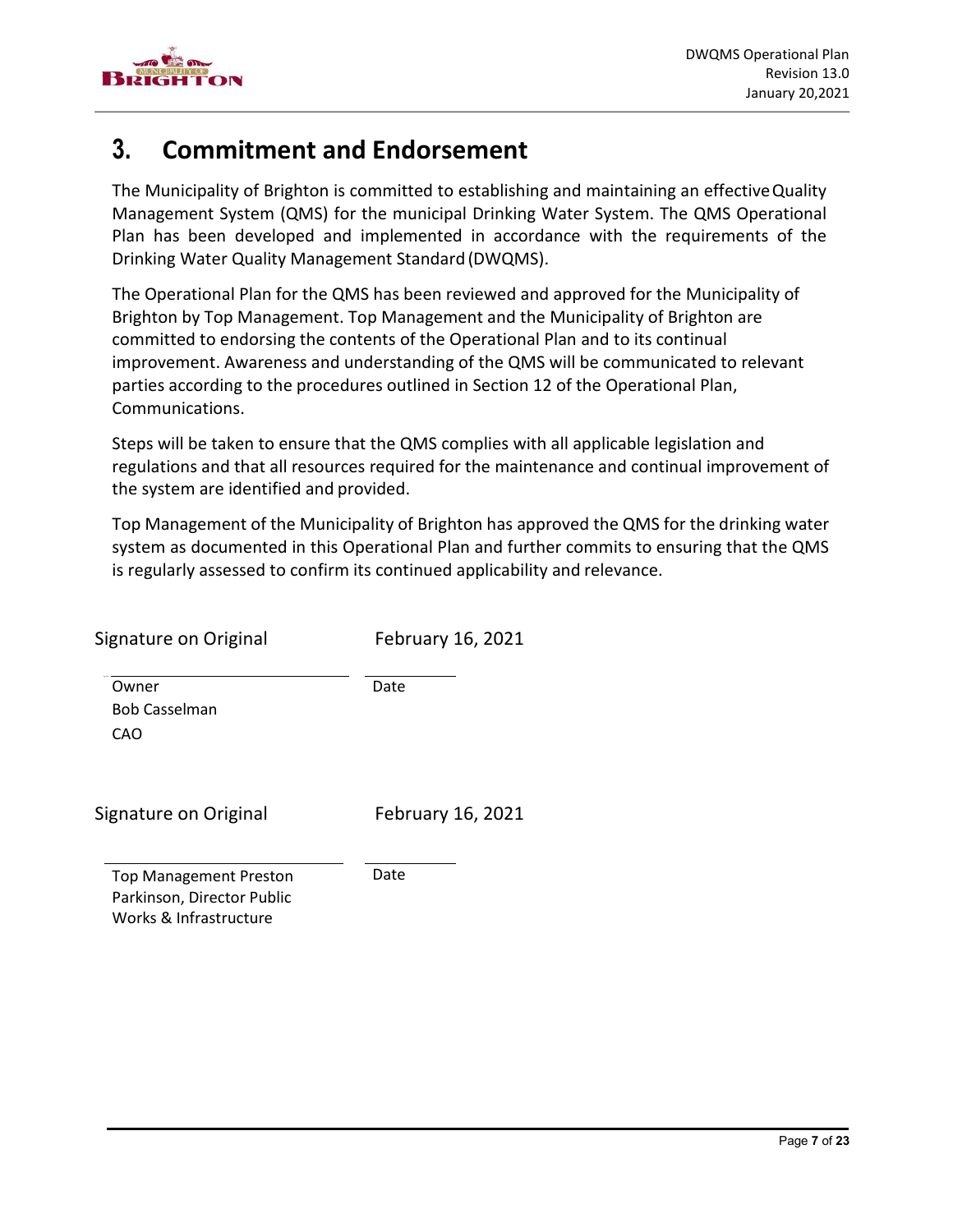

## <span id="page-8-0"></span>**4. QMS Representative**

The QMS Representative is generally responsible for the upkeep of the QMS. The description below outlines the QMS Representative's roles and responsibilities as they relate to the management of the QMS and related documentation.

The responsibilities of the QMS Representative include ensuring that the procedures outlined in the Operational Plan are established and maintained. The QMS Representative will also ensure that current versions of documents related to the QMS are in use. The procedures outlined in Section 5 of the Operational Plan, Document and Records Control, will be used to ensure that all personnel have access to the most current versions of QMS documentation.

The QMS Representative is also responsible for ensuring that personnel are aware of all applicable legislative and regulatory requirements that apply to their responsibilities for the operation of the water supply system.

It is the responsibility of the QMS Representative to promote awareness of the QMS to all Municipality of Brighton personnel. The awareness of the QMS will be promoted to personnel through internal training sessions, internal audits, and management review meetings with Top Management. The performance of the QMS and any continuous improvement activities will be discussed with members of Top Management.

The QMS Representative Role is under a Service Agreement with PUG Services Corp. and is performed by the Quality Assurance Manager.

A detailed description of the roles and responsibilities of the QMS Representative is also included in Section 9, Organizational Structures, Roles, Responsibilities and Authorities.

#### **Associated Documentation:**

Brighton QMS Representative Service Agreement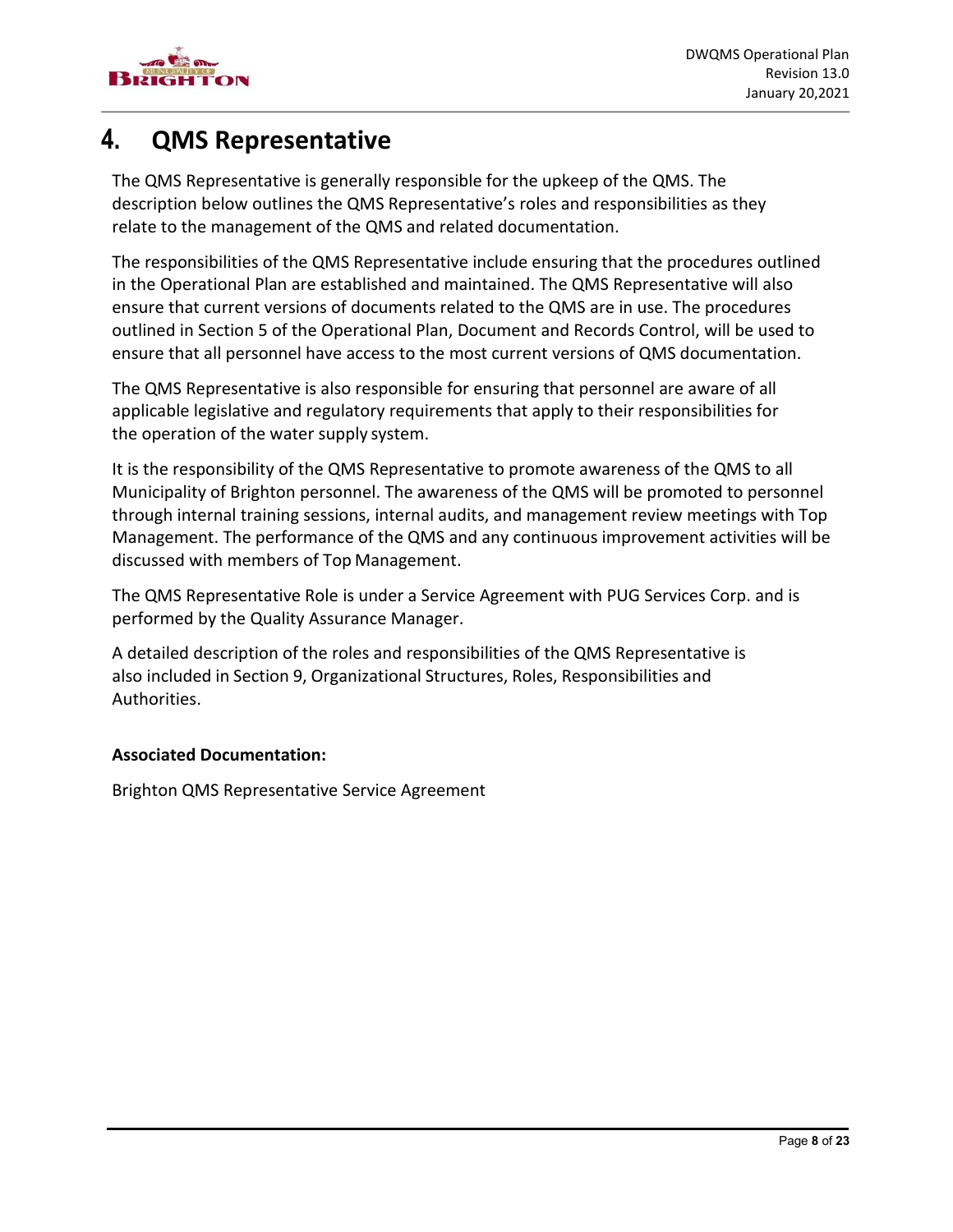

### <span id="page-9-0"></span>**5. Documents and Records Control**

This Section outlines the procedures followed to ensure that documents and records pertaining to the provision of safe drinking water are maintained and controlled.

Documents are the procedures, forms and templates required for the effective implementation of the QMS. Any modifications to documents shall be recorded as described in the procedure.

Staff shall ensure that only the current versions of documents are being used at all times.

Records are snapshots of the activities that take place, such as operational records for flushing, maintenance and repairs. Records cannot be modified.

Procedures for documents and records control have been established to describe the methods and activities for ensuring that documents and records are properly managed. These are included in System Level Documents *SLD-05A-Control of Documents* and *SLD-05B-Control of Records.*

Documents and records shall be stored, protected, retained and disposed of in accordance with these SLDs.

#### **Associated Documentation:**

*SLD-05A-Control of Documents* 

*SLD-05B-Control of Records List of Documents*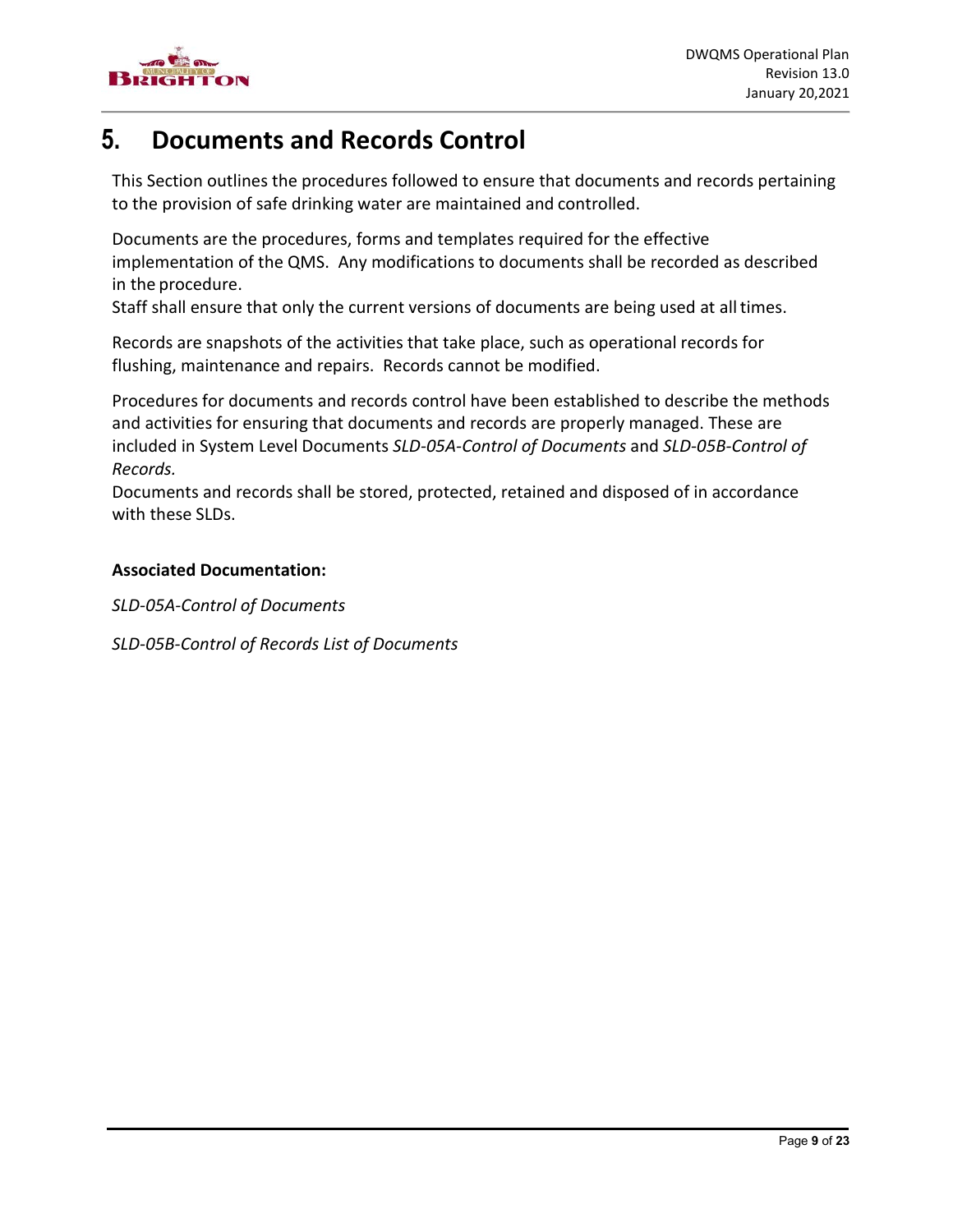

## <span id="page-10-0"></span>**6. Drinking-Water System**

This Section presents an overview of the main components of Municipality of Brighton's water treatment and distribution systems.

### <span id="page-10-1"></span>**6.1 Owner and OperatingAuthority**

The Brighton drinking water system is owned and operated by the Corporation of the Municipality of Brighton. Under the DWQMS, the Owner of the system is defined as the Chief Administrative Officer.

### <span id="page-10-2"></span>**6.2 System Description and Treatment Processes**

The Brighton Community water supply system is a Large Municipal Residential System. It consists of three (3) non-GUDI wells, a primary disinfection system, storage and secondary disinfection. The system is fully SCADA operable, with manual operations as a back up. Standby power consists of an auto- start generator for complete plant operations

#### <span id="page-10-3"></span>**Well Field**

The field consist of three production wells, each permitted to deliver 24.9 L/s into the treatment/storage facility. Provisions have been made to install a fourth well, should future demands make such necessary.

Each production well has three adjacent monitoring wells. These wells trend aquifer well levels so as to provide an early indication of the risk of the wells becoming GUDI.

#### <span id="page-10-4"></span>**Treatment & Storage**

The treatment and storage facility consist of a  $390m<sup>2</sup>$  building with a  $5600m<sup>3</sup>$  storage facility. Water flows from the wells, flows though a rate flow control valve and is initially diverted to waste through a waste header, then after a pre-set time to the inlet header. Wasting is provided as on pump start up as apparent turbidity may be present in the form of fine graded sand particles.

Primary disinfection is accomplished by dosing with chlorine into the inlet header immediately downstream of the pump connections. Water from the inlet header is then directed towards wither of the two (2) reservoirs.

Secondary disinfection is provided by dosing chlorine into the distribution system header.

#### <span id="page-10-5"></span>**Distribution System**

The distribution system provides drinking water to approximately 6,000 residents through a network of approximately 55 km of piping, of which 2,500 are residential dwellings and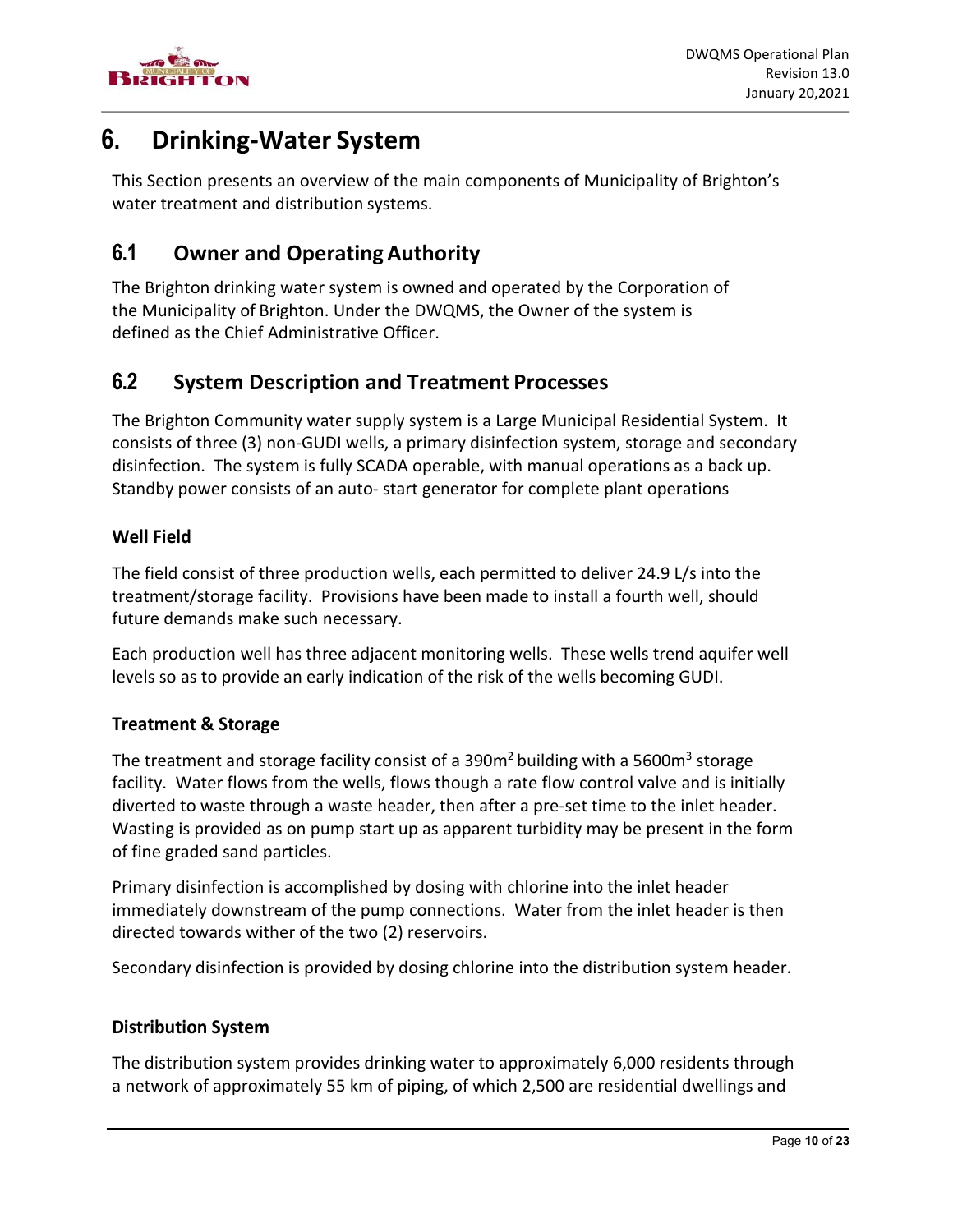

200 commercial accounts. Additionally the distribution system includes one (1) pressure boosting stations and one (1) pressure and chlorine booster station. Both stations include duty and standby centrifugal pumps.

#### <span id="page-11-0"></span>**6.2.1 Operational Subsystems**

The Municipality of Brighton supplies Water to Presqu'ile Provincial Park. The Provincial Parks of Ontario are agency owned and governed by the Province of Ontario. A rechlorination facility near the park entrance can provide secondary disinfection for that portion of the distribution system if required.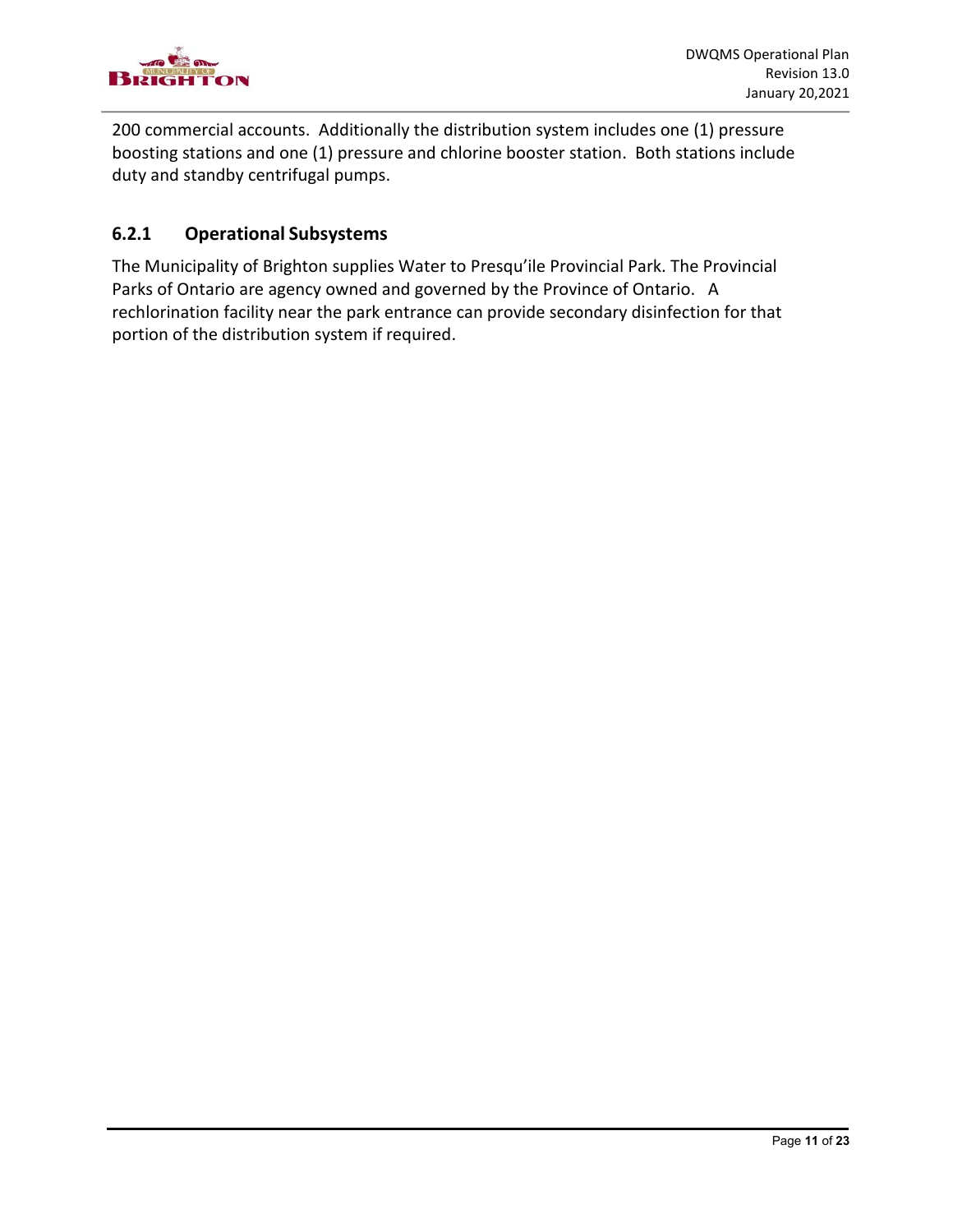

BRIGHTON COMMUNITY WATER SUPPLY DISINFECTION SYSTEM PROCESS AND INSTRUMENTATION DIAGRAM



<span id="page-12-0"></span>**6.3 Process Flow Chart**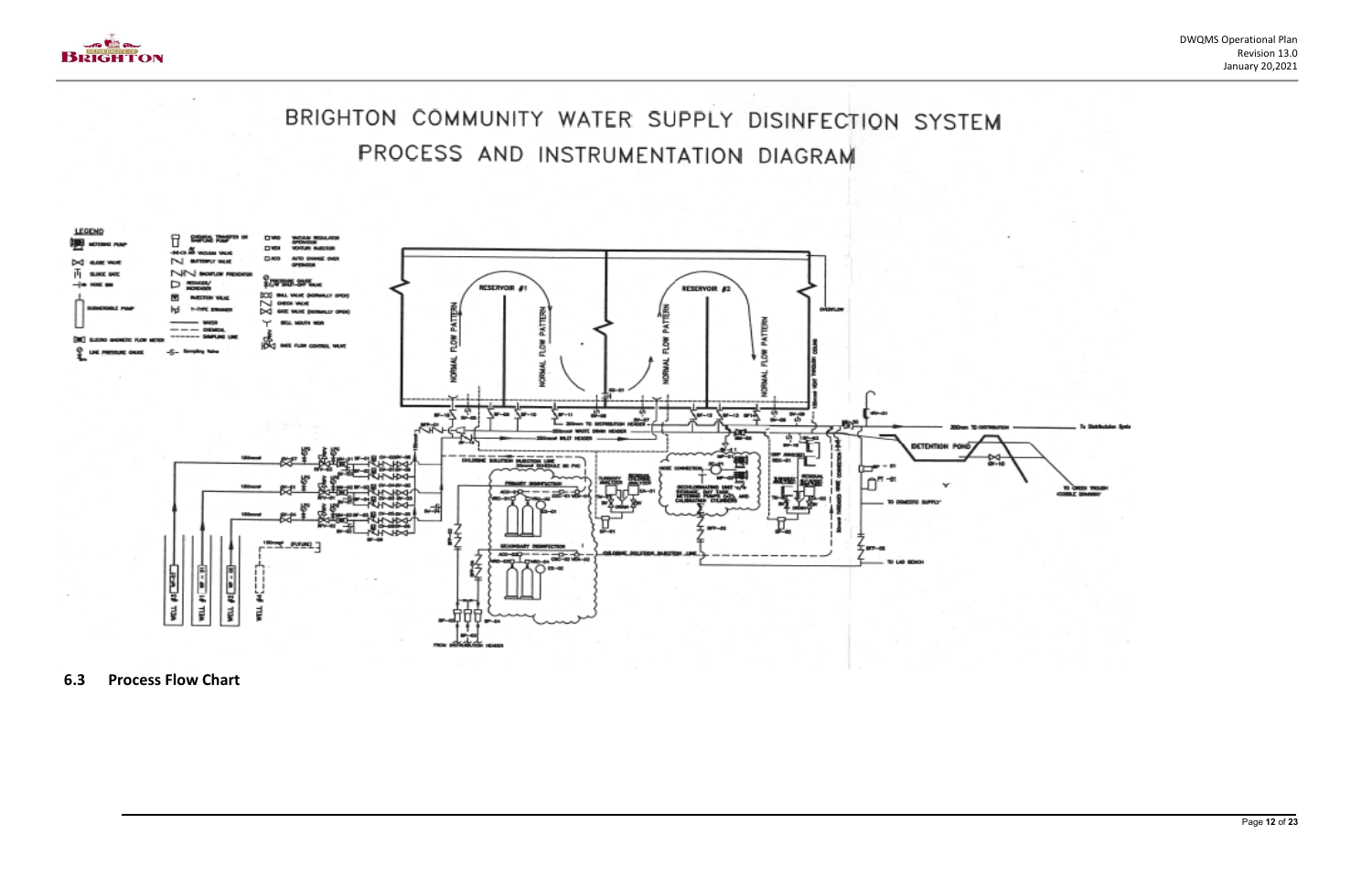

### <span id="page-13-0"></span>**7. Risk Assessment**

A risk assessment process has been established to collectively identify, assess, rank and prioritize potential drinking water related hazards and related risks. Where possible, the process also identifies ways to mitigate and/or eliminate potential risks within the drinkingwater system.

The Risk Assessment applies to the entire drinking water system within the Municipality of Brighton. The focus of the assessment is on risks to water quality and water quantity (capacity).

The Risk Assessment will be conducted once every 36 months. The Risk Assessment shall also be verified at least once per calendar year to ensure currency of the information and assumptions used in the assessment.

The methodologies and approach taken to conduct the risk assessment are described in detail in the procedure *SLD-07-Risk Assessment and Risk Assessment Outcomes*.

#### **Associated Documentation:**

*SLD-07-Risk Assessment and Risk Assessment Outcomes*

### <span id="page-13-1"></span>**8. Risk Assessment Outcomes**

This Section describes the approach taken by the Municipality to document the outcomes of the risk assessment activities undertaken as part the risk assessment procedures identified in Section 7.

The outcomes of the risk assessments shall be documented in the *Risk Assessment Table* and the *Critical Control Points Table*. These risk assessment tables include all hazards and hazardous events, their assessed values, and existing control measures to mitigate them.

The outcomes are documented in the risk assessment tables every time the Risk Assessment is conducted or verified. The risk assessment tables shall be maintained in accordance with the guidelines identified in Section 5, Document and Records Control.

#### **Associated Documentation:**

*Risk Assessment Table* 

*Critical Control Points Table*

*SLD-07-Risk Assessment and Risk Assessment Outcomes*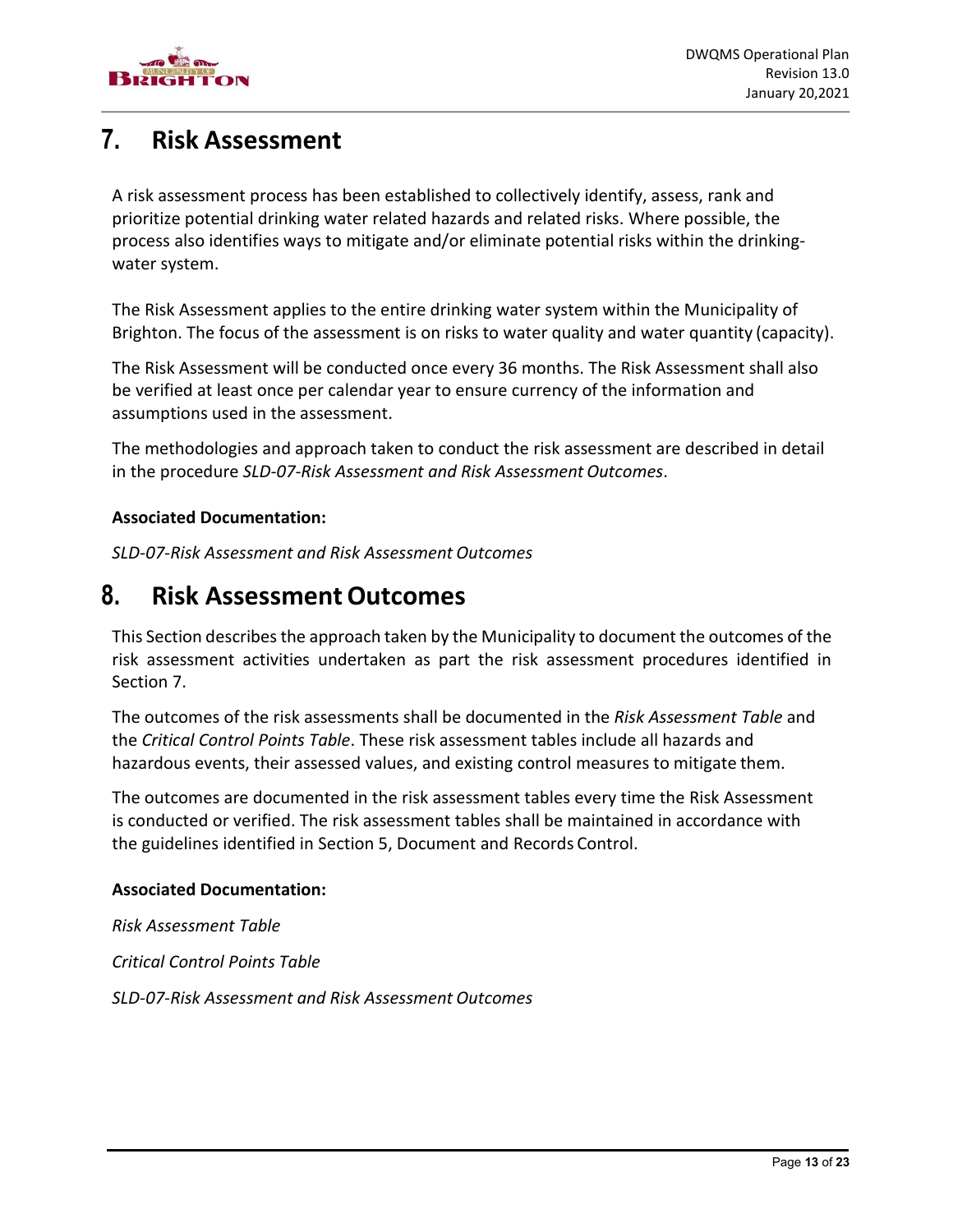

### <span id="page-14-0"></span>**9. Organizational Structure, Roles, Responsibilities and Authorities**

This section outlines the organizational structure of the Operating Authority, as well as the roles, responsibilities, and authorities that relate to the operation and performance of the Municipality's QMS. This Section and all associated procedures apply to The Owner, The Operating Authority, and all contracted agents.

The structure of the Operating Authority and roles and responsibilities of personnel, as they relate to drinking water quality, are included in *SLD–09–Organizational Structure, Roles & Responsibilities*.

The organizational structure is shown below in Figure 9-1.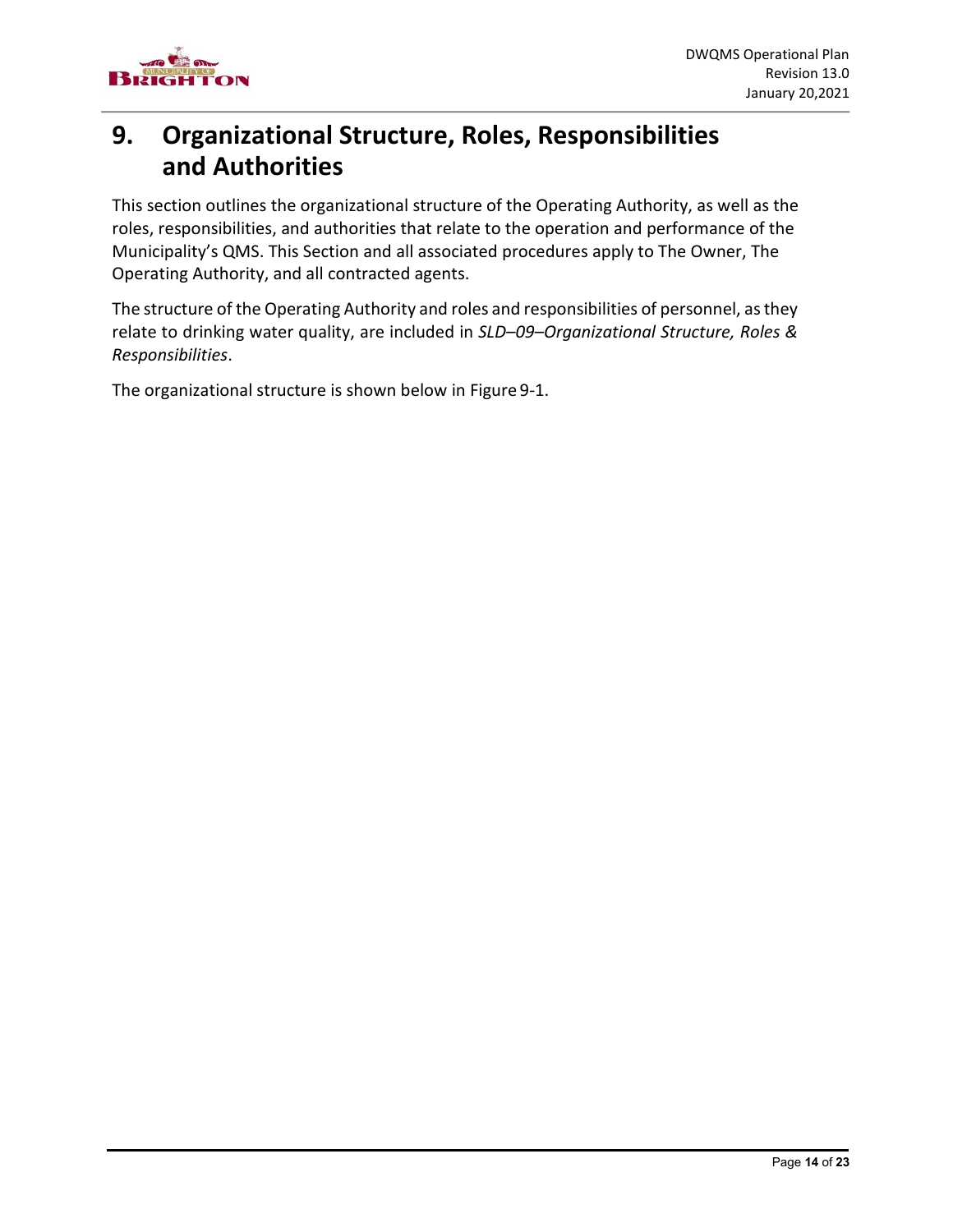

*Table 2 organizational Structure*



*QMS Service Contract*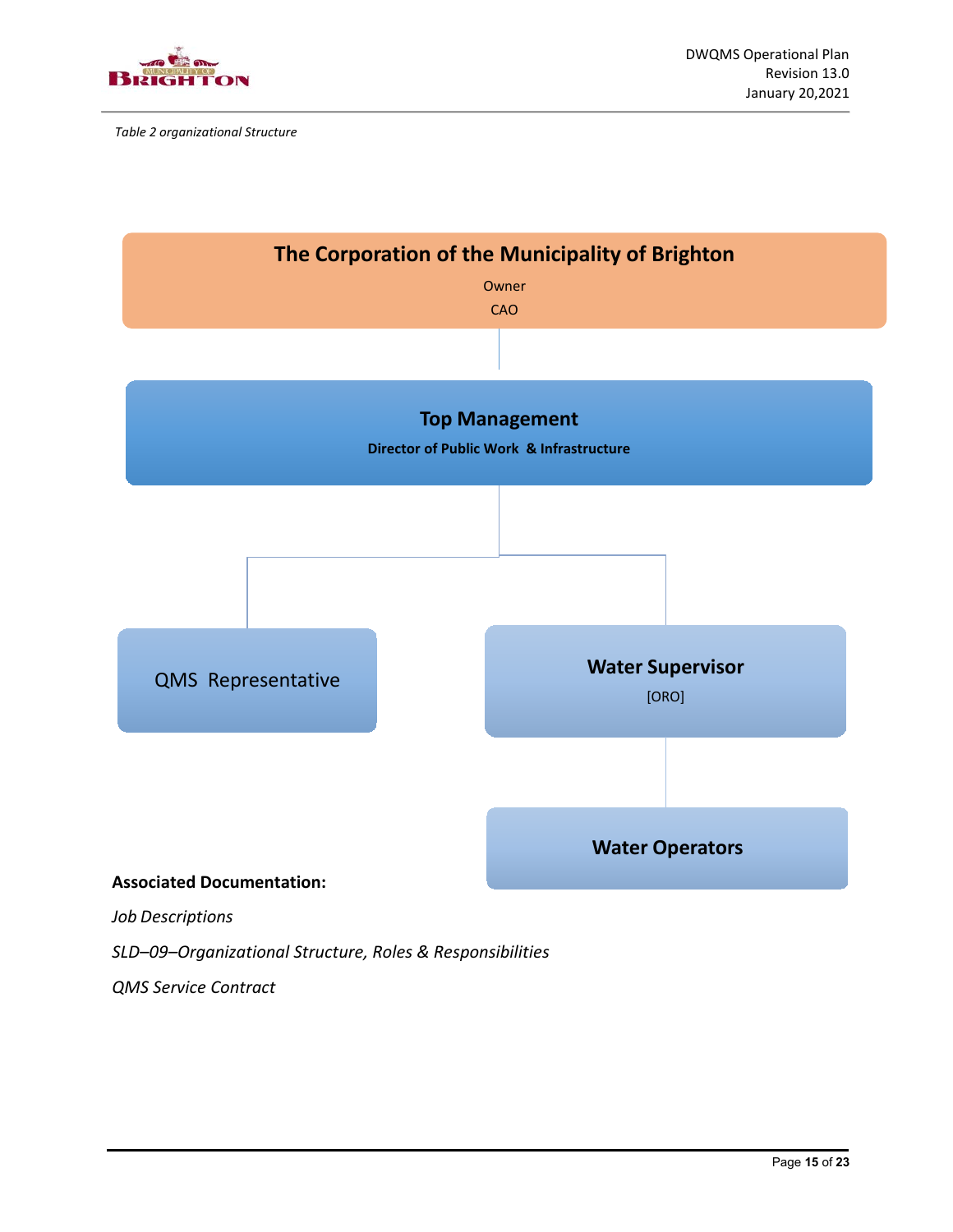

## <span id="page-16-0"></span>**10. Competencies**

This Section and associated documentation identify how the Municipality of Brighton ensures that personnel remain competent.

It applies to the performance and management of all personnel whose roles and responsibilities affect the provision of safe drinking water for theMunicipality.

Competencies and skill levels required for all personnel directly affecting drinking water are described in *SLD-10-Competencies*.

#### **Associated Documentation:**

*SLD-10-Competencies*

### <span id="page-16-1"></span>**11. Personnel Coverage**

This Section relates to procedures followed to ensure that competent individuals are available to fulfill the responsibilities needed for the ongoing operation of the drinking water system, and the maintenance of the Municipality'sQMS.

The Municipality of Brighton will ensure that competent personnel are available at all times to fulfill duties required to ensure the quality/quantity of safe drinking water in the Municipality. This includes ensuring that positions requiring back-up personnel have an appropriate number of qualified and competent replacements, and ensuring employees have access to all tools and resources needed to perform their roles.

The water treatment plant is monitored by a SCADA system. The SCADA system consists of alarms, which are programmed to alert an answering service. The answering service calls the on- call operator. The on-call schedule is developed annually by the Supervisor. There are three operators that are in rotation for the on-call schedule. The on-call operator is the designated Operator-In-Charge (OIC) and will respond to and investigate all alarms in a timely manner. In an emergency the OIC will contact the ORO. The ORO is available by cell phone at all times. If the Water Supervisor who is normally the ORO is away then he will designate an ORO according to the requirements described in the O&M Manual.

#### **Associated Documentation:**

*O&M Manual – Designated Alternate for Overall ResponsibleOperator*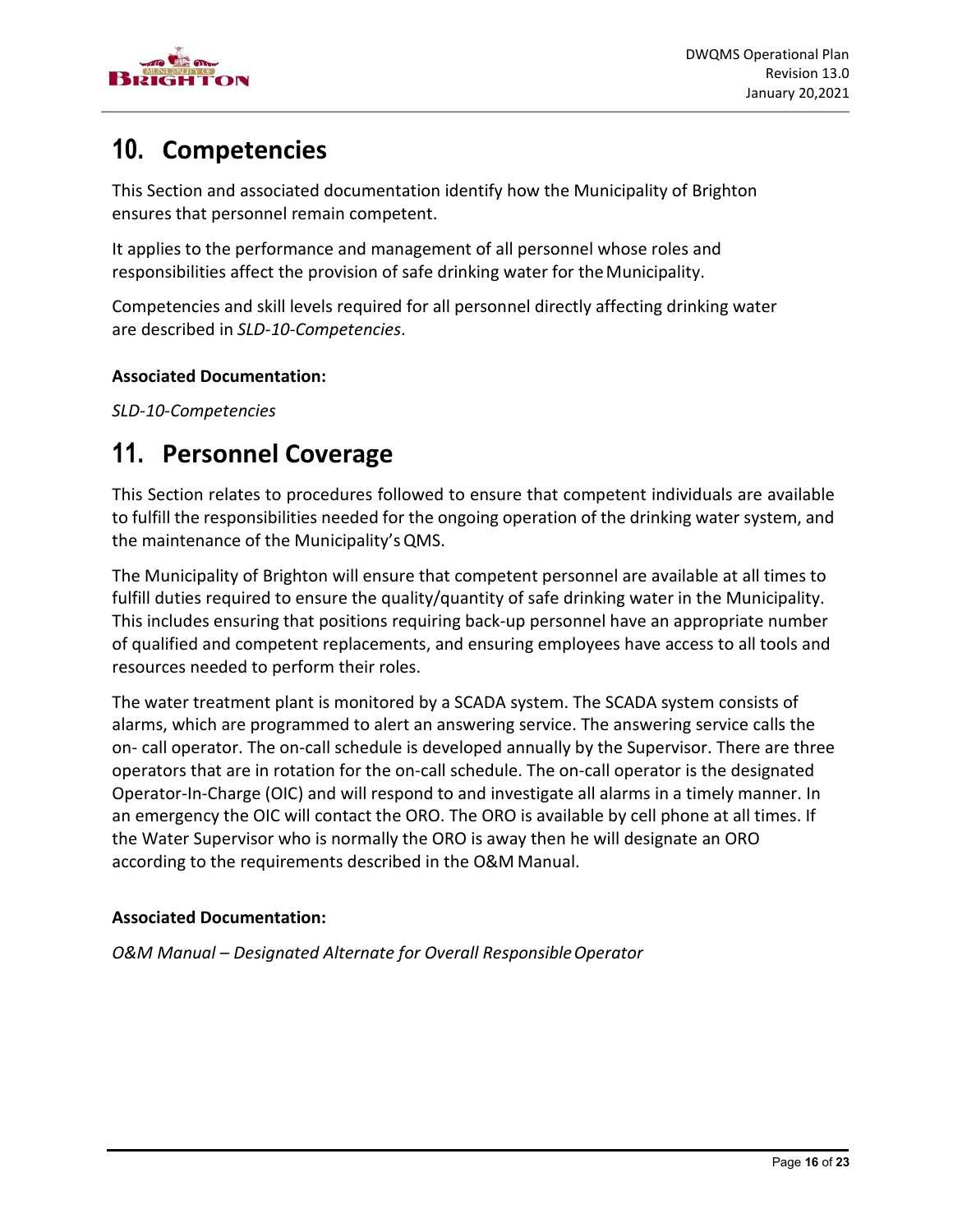

## <span id="page-17-0"></span>**12. Communications**

This Section identifies the process to communicate information related to the Municipality's QMS. This Section applies to all internal and external communication related to the Municipality of Brighton's drinking water QMS.

The QMS Representative will be responsible for ensuring that QMS related information is communicated to the appropriate internal and external parties.

### <span id="page-17-1"></span>**12.1 Internal Communication**

The QMS Operational Plan will be made available to all Municipality of Brighton personnel involved in the provision of safe drinking water including new, part-time and temporary employees. The Operational Plan will be stored on the Public Works server as a PDF document. Access to the Operational Plan will be provided by the QMS Representative upon request.

For new hires, awareness QMS training will be provided. Existing employees will be notified of changes to the QMS. Internal training sessions will also be organized to identify and review this documentation and ensure that personnel understand the content. Attendance will be documented through sign-in sheets.

Communication between the staff (i.e. operators) and Top Management will be managed by the QMS Representative. Communication between Top Management and the Owner will occur as part of regular DWQMS Meetings.

Information documented as a result of Management Review Meetings will be forwarded to the Owner in the form of a formal report that includes details such as updates on progress and actions taken.

### <span id="page-17-2"></span>**12.2 External Communication**

The QMS Policy will be made available to all suppliers and service providers during the tender process and via an annual communication fax. The QMS policy will be made available to the public via the Municipality of Brighton's website, or by other means upon request.

Additional special communication procedures are detailed in other Operational Plan Sections if applicable.

#### **Associated Documentation:**

N/A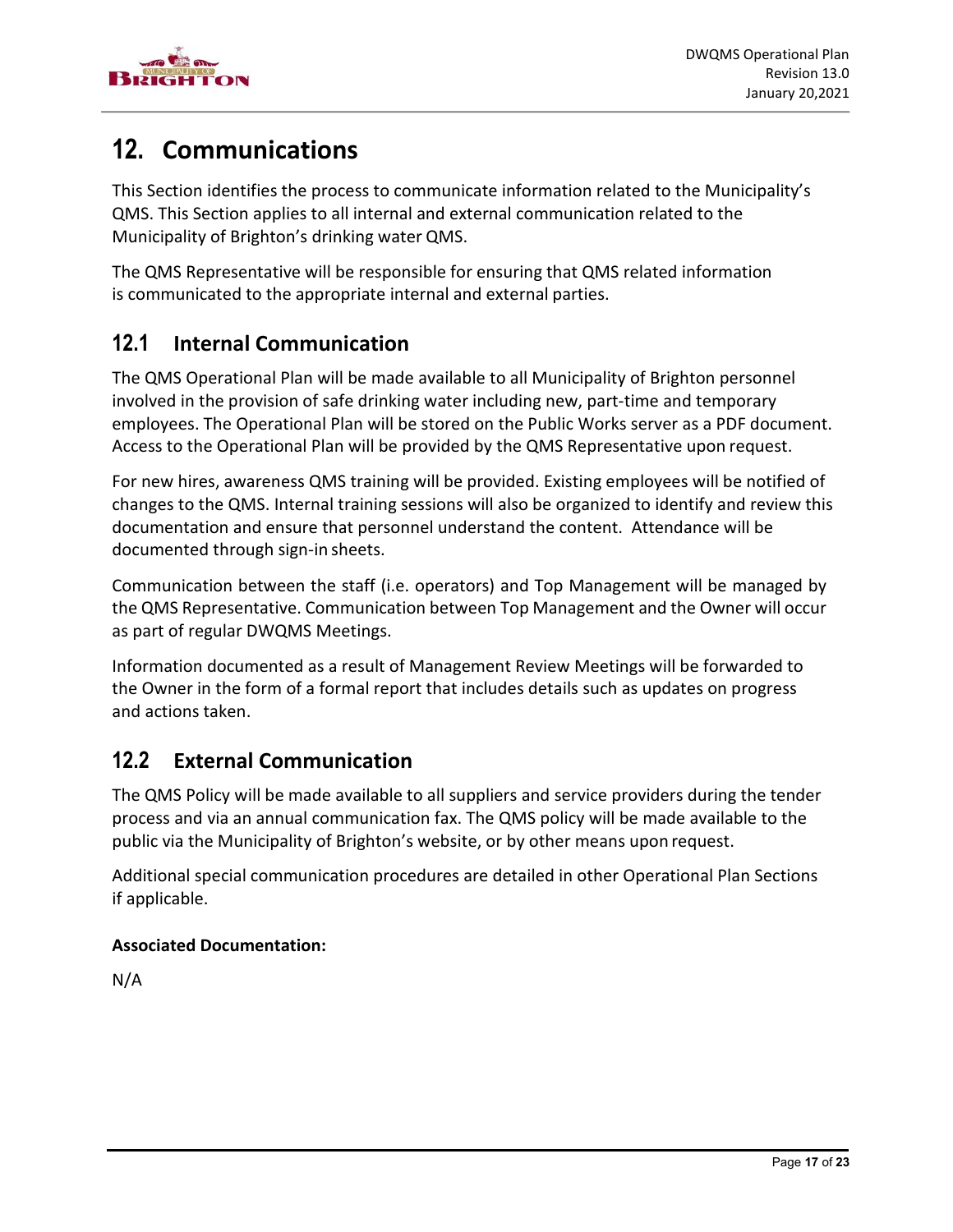

## <span id="page-18-0"></span>**13. Essential Supplies and Services**

This Section and associated procedures apply to all supplies and services considered essential to the supply of safe drinking water for the Municipality of Brighton.

The Municipality of Brighton maintains a *List of Essential Supplies and Services, within the O & M Manual (FR109), which* describes and/or references methods for:

- Procuring essential supplies and services
- Establishing and communicating quality expectations
- Ensuring quality expectations are met accordingly

For all supplies and services listed, municipal staff shall attempt, where possible, to multisource and have an established, pre-approved supplier on call in cases of emergency.

The following are considered to be" *Essential Suppliers and Services"* within the context of the DWQMS and are included on the Municipal List;

- Well Maintenance
- Accredited Laboratory
- Analyzer Maintenance
- Chlorine Supplier
- SCADA Provider
- Generator Maintenance
- Telephone Answering Service

More detailed information is included in the *O&M Manual*.

#### **Associated Documentation:**

*O&M Manual*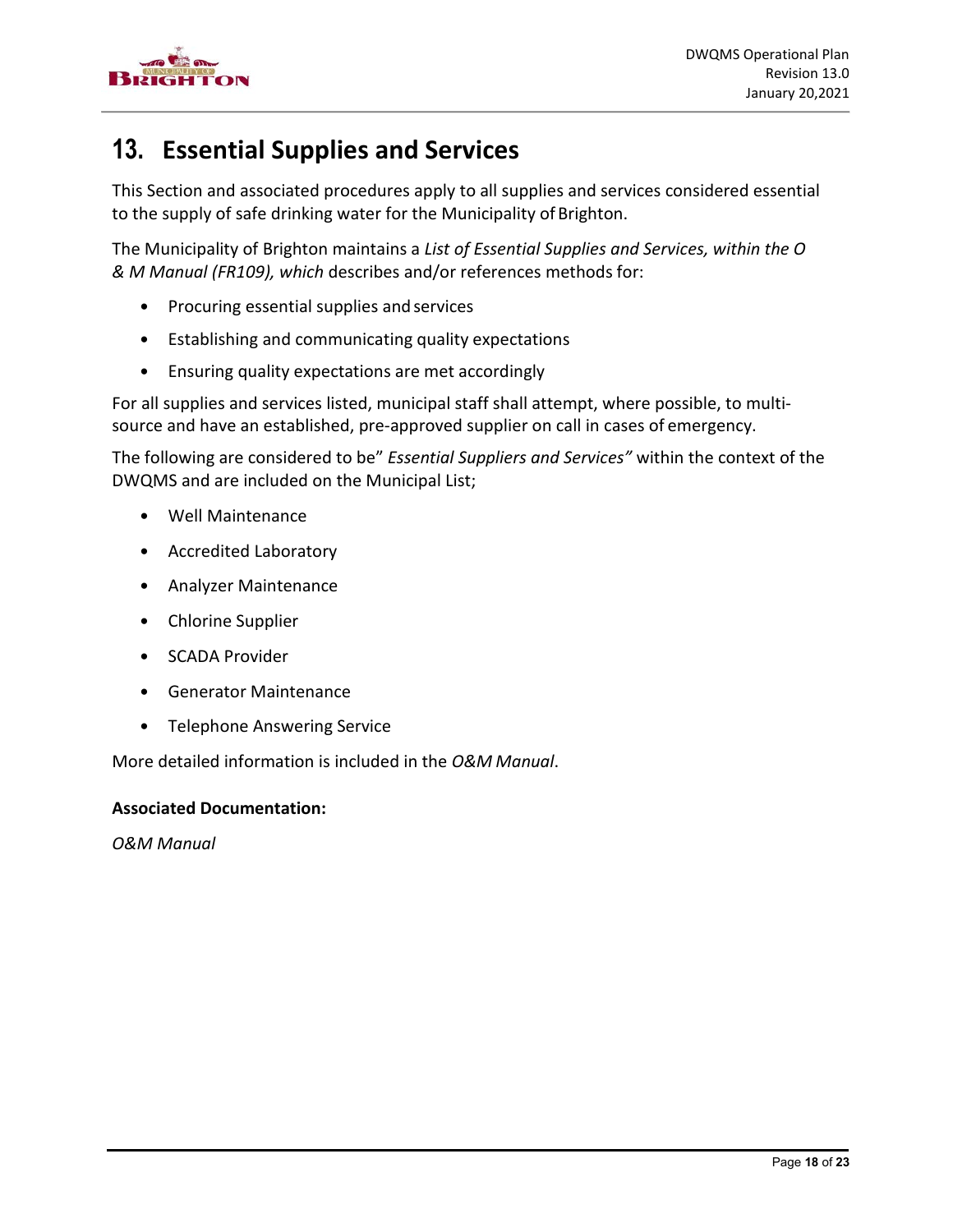

## <span id="page-19-0"></span>**14. Review and Provision of Infrastructure**

This Section relates to the processes to review the adequacy of the existing and planned infrastructure needed to ensure the ongoing supply of safe drinking water.

The review of the adequacy of existing infrastructure to supply safe drinking water for the Municipality of Brighton's drinking water system is conducted following the procedures outlined in *SLD–14–Infrastructure Management*. The results and corresponding recommendations of this review are communicated to Top Management and the Owner through the Management Review process (See Section 20, Management Review).

#### **Associated Documentation:**

*Infrastructure Plan*

*SLD-14 Infrastructure Management*

### <span id="page-19-1"></span>**15. Infrastructure Maintenance, Rehabilitation and Renewal**

This Section identifies the maintenance, rehabilitation, and renewal programs that the Municipality of Brighton has in place for its drinking water systeminfrastructure.

The Municipality of Brighton's infrastructure management program outlines scheduled activities to ensure all essential water system infrastructure is maintained in good working order. *SLD-14- Infrastructure Management* details the processes and activities conducted to ensure the adequacy of the infrastructure, including all maintenance, rehabilitation, and renewal/replacement programs in place.

Long Term Forecasts are maintained by Director of Public Works and Infrastructure.

#### **Associated Documentation:**

*SLD-14-Infrastructure Management*

*Operations and Maintenance Manual – Chapter 3 Process Equipment/Infrastructure Inspection/Maintenance*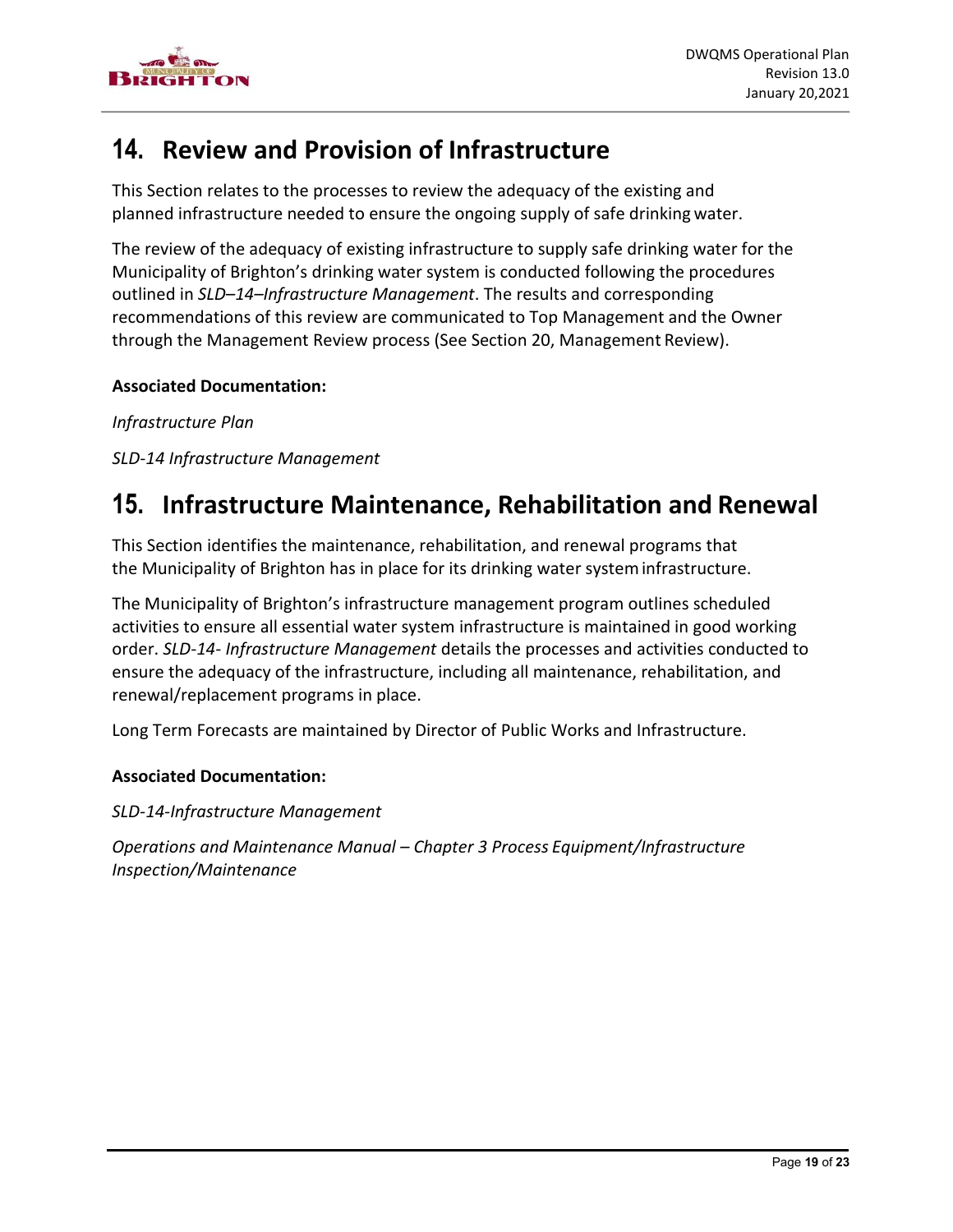

## <span id="page-20-0"></span>**16. Sampling, Testing and Monitoring**

This Section refers to the sampling, testing and monitoring program for drinking water quality currently in place for the Municipality of Brighton. This Section and associated procedures apply to all sampling and testing, conducted either internally or by a third-party agent.

The Municipality of Brighton is responsible for establishing and maintaining a regular sampling, testing and monitoring program that, at a minimum, meets regulatory requirements. The procedures followed for sampling and monitoring activities carried out by the Municipality are detailed in the Sampling and Analysis section (Chapter 5) of the *Operations and Maintenance Manual*, *Annex R*, and *Annex J*.

The sampling, testing, and monitoring results, along with abnormal conditions, are communicated to the Owner through the Management Review process (See Section 20, Management Review).

#### **Associated Documentation**

*Operations and Maintenance Manual – Chapter 5 Sampling and Analysis, Annex R, and Annex J*

### <span id="page-20-1"></span>**17. Measurement and Recording Equipment Calibration and Maintenance**

This section describes the calibration program for all water sampling, monitoring and/ortesting equipment and devices. These procedures apply to all devices, tools or equipment used within Municipality of Brighton's Public Works department used to take water quality samples and conduct water quality testing.

The Municipality of Brighton uses the several instruments, tools, devices and/or equipment for their sampling and testing activities. The frequency of calibration for each piece of equipment is outlined in the Calibrations section (Chapter 2, Section 2.4) of the *Operations and Maintenance Manual.* Measurement and recording equipment calibration and maintenance activities shall be performed by appropriately trained and qualified personnel or by a third-party calibration service provider.

### <span id="page-20-2"></span>**17.1 Procedure**

The ORO shall maintain a list of sampling, testing, and monitoring devices, andassociated calibration schedules.

The ORO or designate, shall coordinate the implementation of the calibration and maintenance program with input from Operators, as appropriate.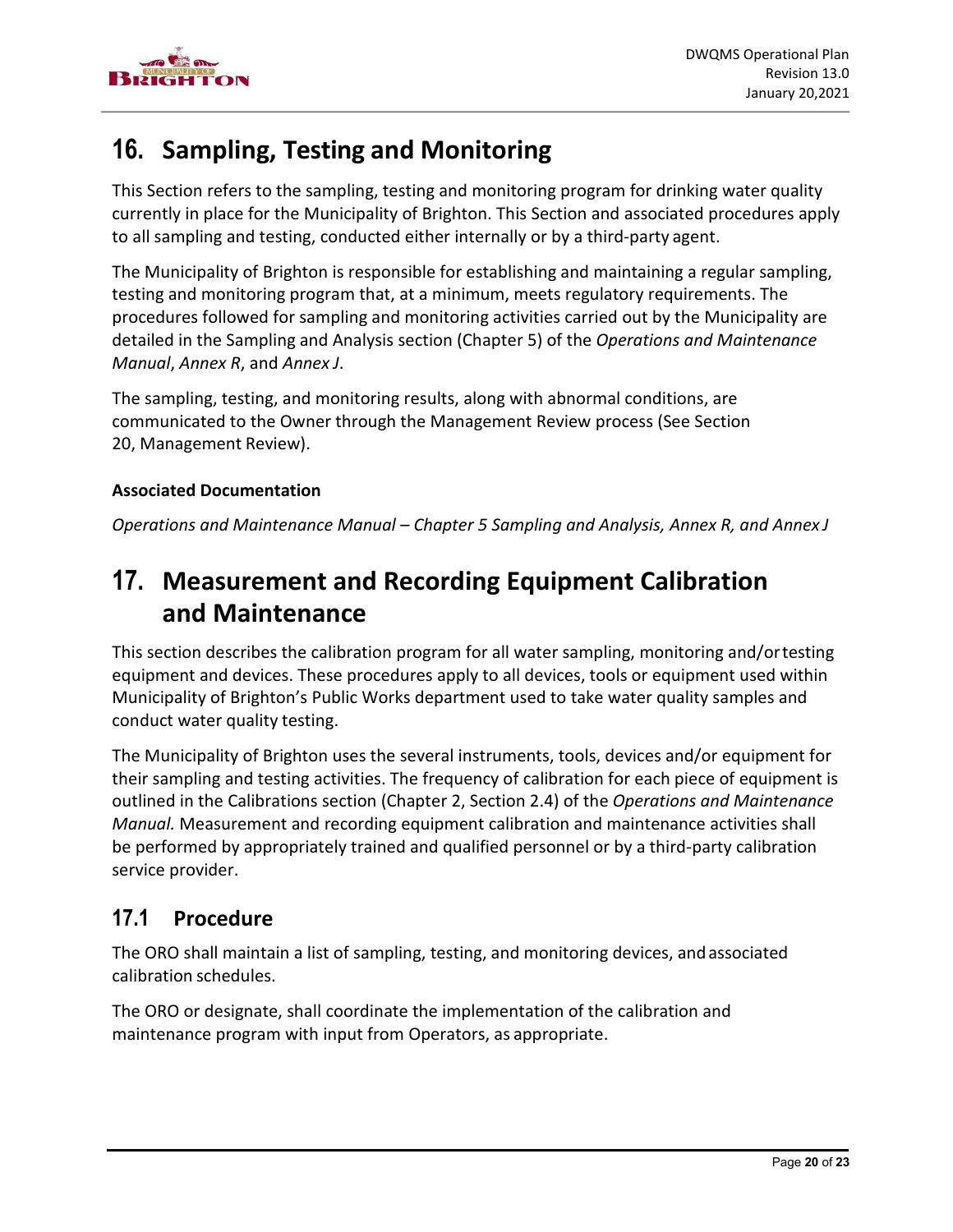

#### <span id="page-21-0"></span>**17.1.1 Calibration and Maintenance Procedures**

The calibration and maintenance procedures are performed in accordance to manufacturer's recommendations and procedures outlined in Annex Q of the *Operations and Maintenance Manual*. The ORO shall coordinate the selection and documentation of appropriate calibration methods and standards for each device.

Any device which does not meet its specified performance requirements during calibration shall be removed from service (if practical) until repaired or replaced. The failure shall be reported to the ORO as soon as possible so immediate measures can be taken to repair the issue. All actions taken during the process should be recorded in the Log Book.

#### <span id="page-21-1"></span>**17.1.2 Equipment Maintained Externally**

For external services such as laboratory services, leak detection services, and pressure relief valve maintenance services, the service provider shall be responsible for maintenance and calibration of the required test equipment.

#### <span id="page-21-2"></span>**17.2 Records**

All calibration records shall be maintained as per *SLD-05B Control of Records*.

#### **Associated Documentation:**

*Operations and Maintenance Manual – Chapter 2, Section 2.4 Calibrations Operations and Maintenance Manual – Annex Q* 

*SLD-05B Control of Records*

### <span id="page-21-3"></span>**18. Emergency Management**

This Section describes the procedure used by the Municipality of Brighton's Drinking Water System to identify emergency situations, and prepare response plans to deal with these situations.

### <span id="page-21-4"></span>**18.1 Procedure**

An outcome of the risk assessment process (see Sections 7 and 8) is the identification of potential emergencies that could impact the Municipality's ability to supply safe drinking water. The *Operations and Maintenance Manual* includes the appropriate procedures for preparedness, response and recovery in case of emergency, as part of the *Contingency Plan*.

A list of *Emergency Contacts* has been developed for Municipality of Brighton to ensure that the appropriate individuals will be contacted in the event of an emergency and that the necessary actions are taken to respond to the situation. This list is kept in the *Operations and Maintenance Manual* under the *Contingency Plan Section* and is reviewed on a yearly basis to ensure that it remains current.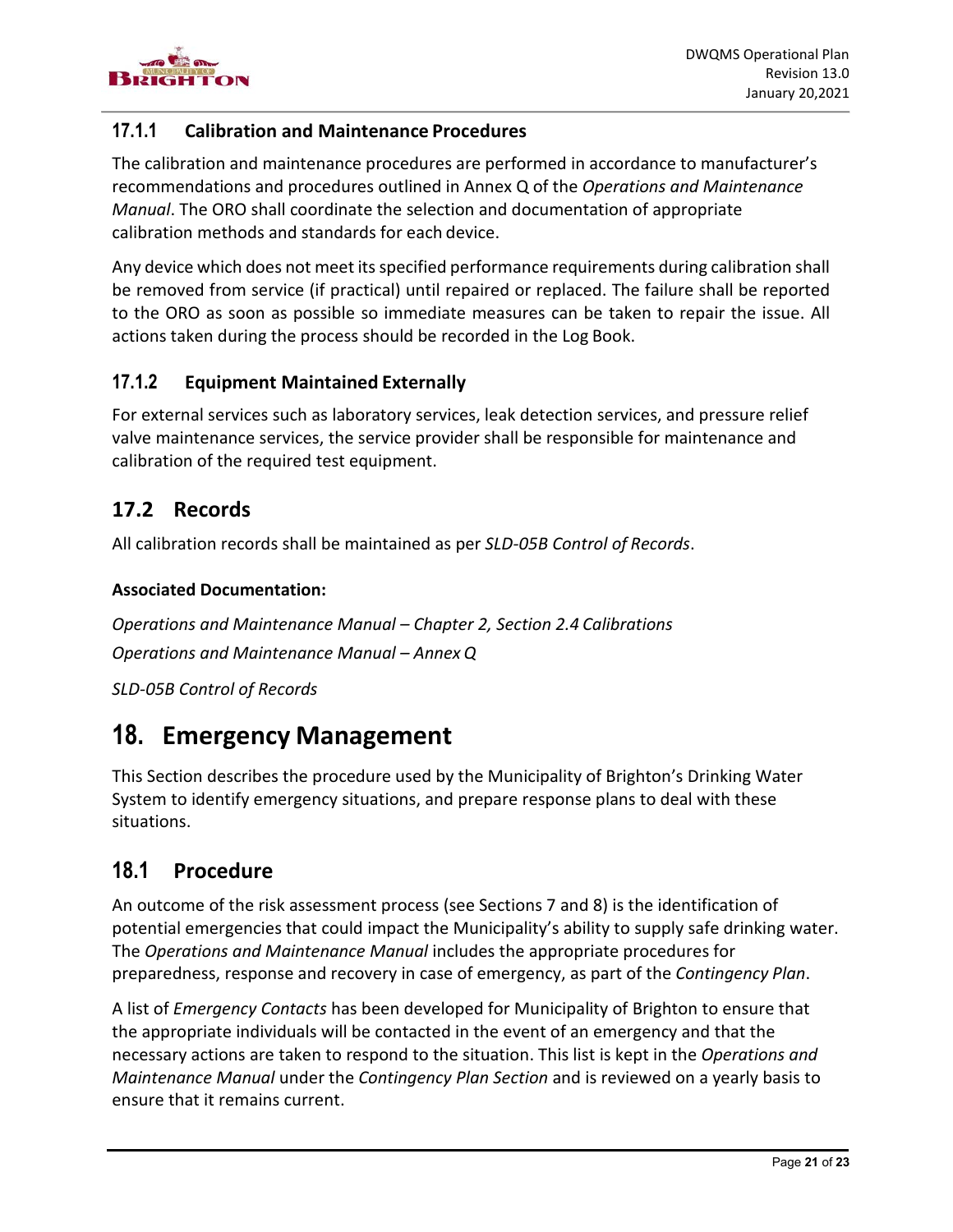

Potential emergencies and planning activities for the Municipality are described in SLD-18 – Emergency Response Planning & Testing

#### **Associated Documentation:**

*SLD-18- Emergency Response Planning & Testing.*

*Municipality of Brighton's Emergency Response Plan*

*Operations and Maintenance Manual: Contingency Plan - Vital Resource Directory (Emergency Contact List)*

*Municipality of Brighton Water Emergency Communication Protocol*

### <span id="page-22-0"></span>**19. Internal Audits**

This Section outlines the approach for conducting internal audits of the Municipality of Brighton's QMS to ensure proper implementation and continual conformance to the requirements of the DWQMS.

At a minimum, the entire QMS will be audited once every calendar year. The procedure followed by the Municipality to conduct an Internal Audit is explained in *SLD-19-Internal Auditing.*

#### **Associated Documentation:**

*SLD-19-Internal Auditing.*

*SLD-21- Continual Improvement*

### <span id="page-22-1"></span>**20. Management Review**

This Section outlines the process by which the Municipality of Brighton periodically reviews the performance of its QMS. This Section and associated procedures apply to all Management Review meetings conducted by the Municipality of Brighton and any documentation associated with these meetings.

At a minimum, one Management Review Meeting will be conducted every calendar year to provide Top Management with the information required to review and evaluate the continued suitability, adequacy, and effectiveness of itsQMS.

The QMS Representative is responsible for scheduling and coordinating the effort to bring the management team together for Management Review and ensure all the documentation and records required for this meeting are available.

At a minimum, the QMS Representative, a Top Management Rep, and the Water Supervisor will attend all scheduled management reviewmeetings.